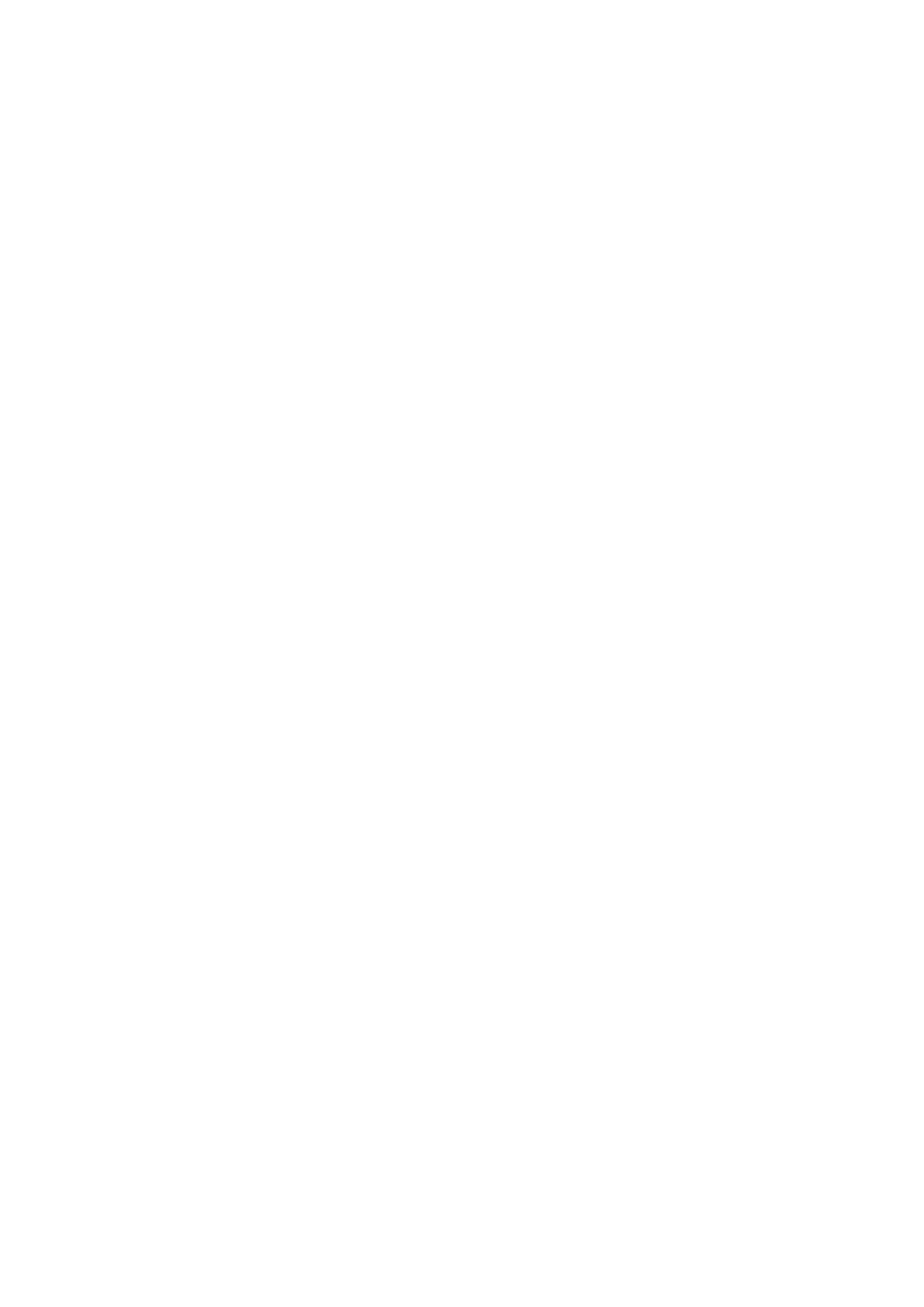

**Court Procedures Amendment Rules 2019 (No 2)**

**Subordinate Law SL2019-25**

made under the **[Court Procedures Act 2004](http://www.legislation.act.gov.au/a/2004-59)**

## **1 Name of rules**

These rules are the *Court Procedures Amendment Rules 2019 (No 2)*.

## **2 Commencement**

These rules commence on the day after their notification day.

*Note* The naming and commencement provisions automatically commence on the notification day (see [Legislation Act,](http://www.legislation.act.gov.au/a/2001-14) s 75 (1)).

J2019-1235

Authorised by the ACT Parliamentary Counsel—also accessible at www.legislation.act.gov.au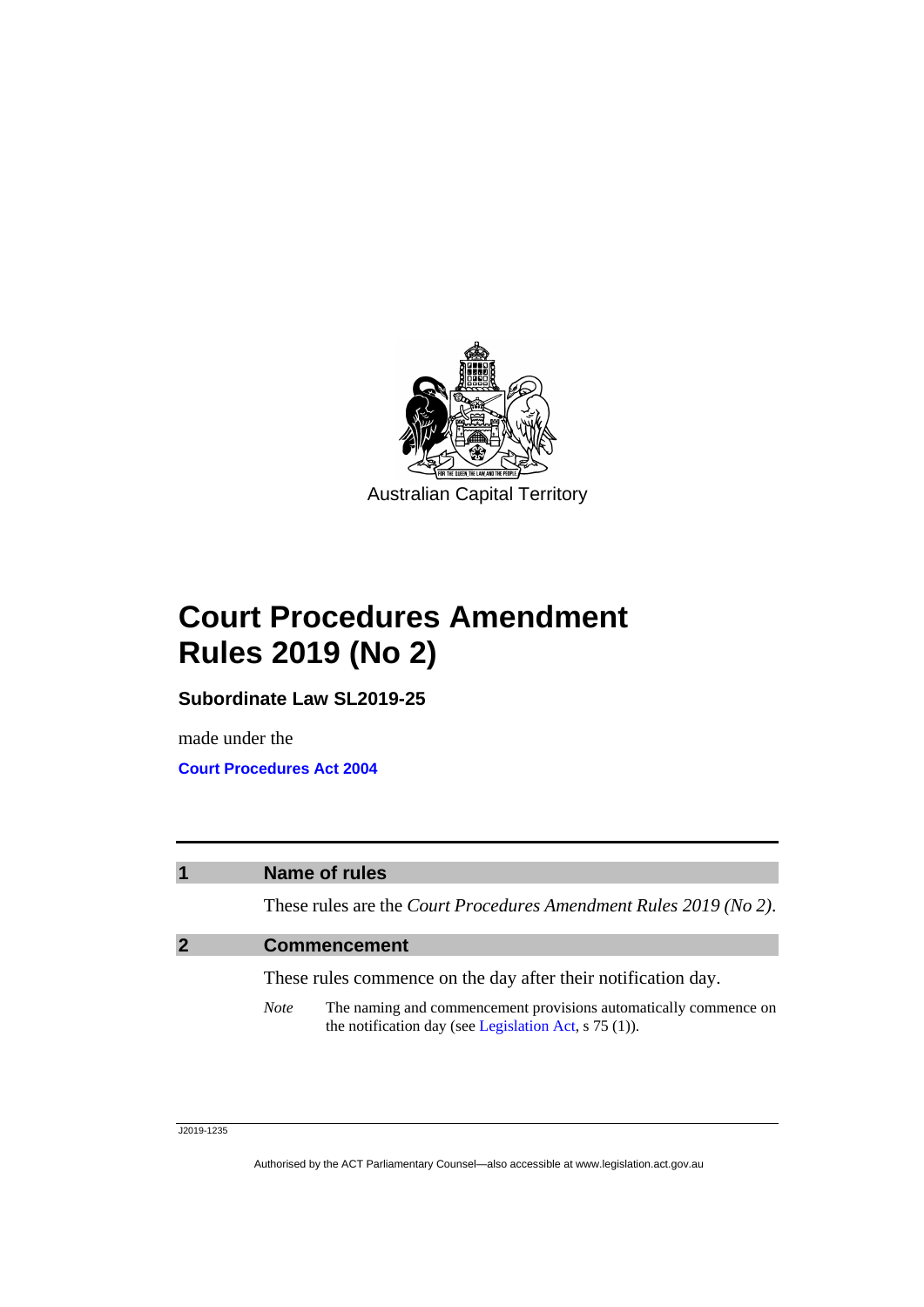| $\mathbf{3}$            |     | <b>Legislation amended</b>                                           |
|-------------------------|-----|----------------------------------------------------------------------|
|                         |     | These rules amend the <i>Court Procedures Rules</i> 2006.            |
| $\overline{\mathbf{4}}$ |     | Rule 1608 (2) (a)                                                    |
|                         |     | omit                                                                 |
|                         |     | court officer                                                        |
|                         |     | substitute                                                           |
|                         |     | an appropriate officer of the court                                  |
| 5                       |     | Rule 6131 (1) (a)                                                    |
|                         |     | omit                                                                 |
|                         |     | court officer                                                        |
|                         |     | substitute                                                           |
|                         |     | registrar                                                            |
| $6\phantom{1}6$         |     | Rule 6131 (2) and (3)                                                |
|                         |     | substitute                                                           |
|                         | (2) | The document is taken to be signed by a registrar, sealed or stamped |

if the document is sealed or stamped electronically.

SL2019-25